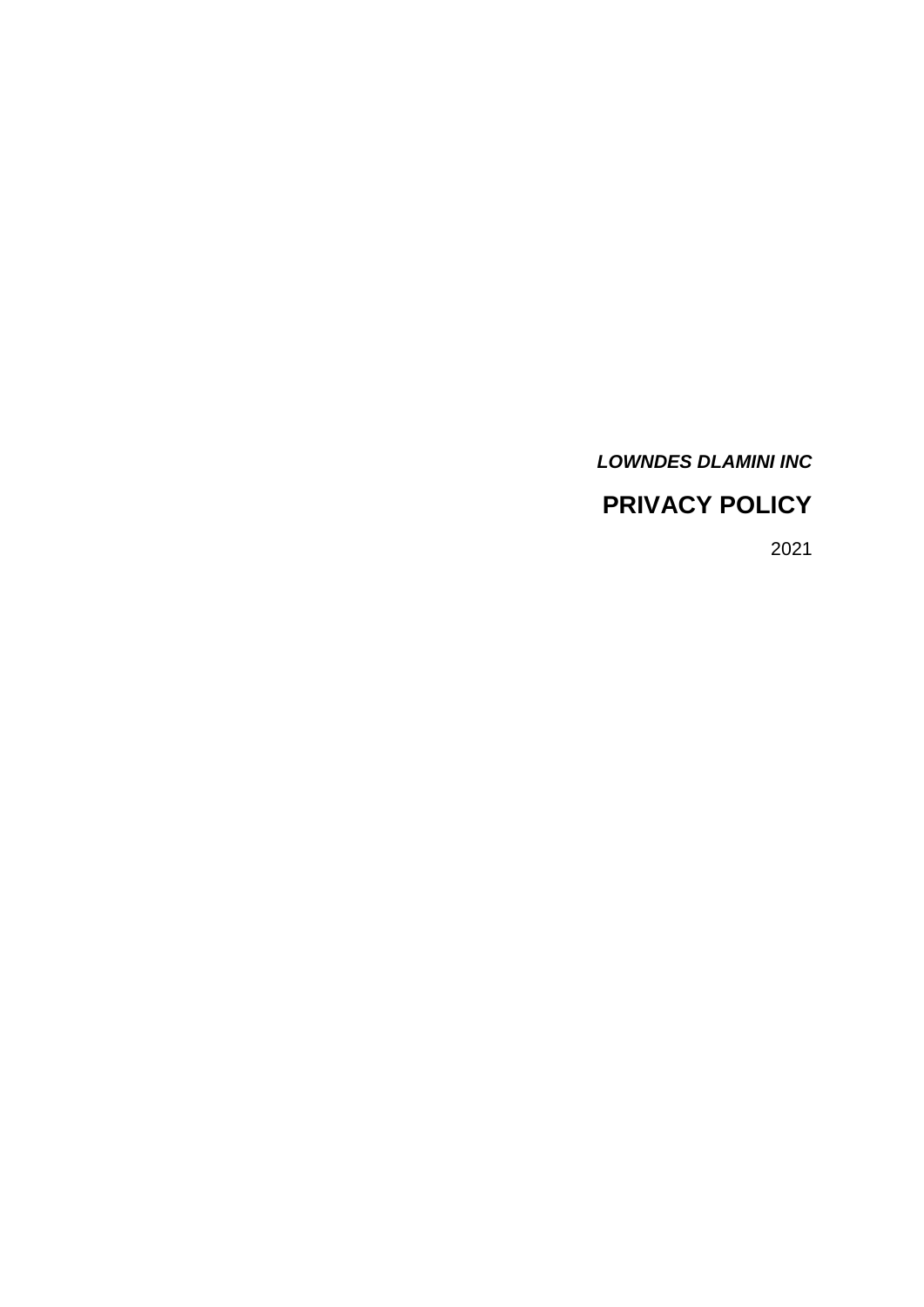| <b>Version</b> | <b>Date</b> | <b>Submitted to</b> | <b>Status</b> |
|----------------|-------------|---------------------|---------------|
|                |             |                     |               |
|                |             |                     |               |
|                |             |                     |               |
|                |             |                     |               |
|                |             |                     |               |
|                |             |                     |               |
|                |             |                     |               |
|                |             |                     |               |
|                |             |                     |               |
|                |             |                     |               |
|                |             |                     |               |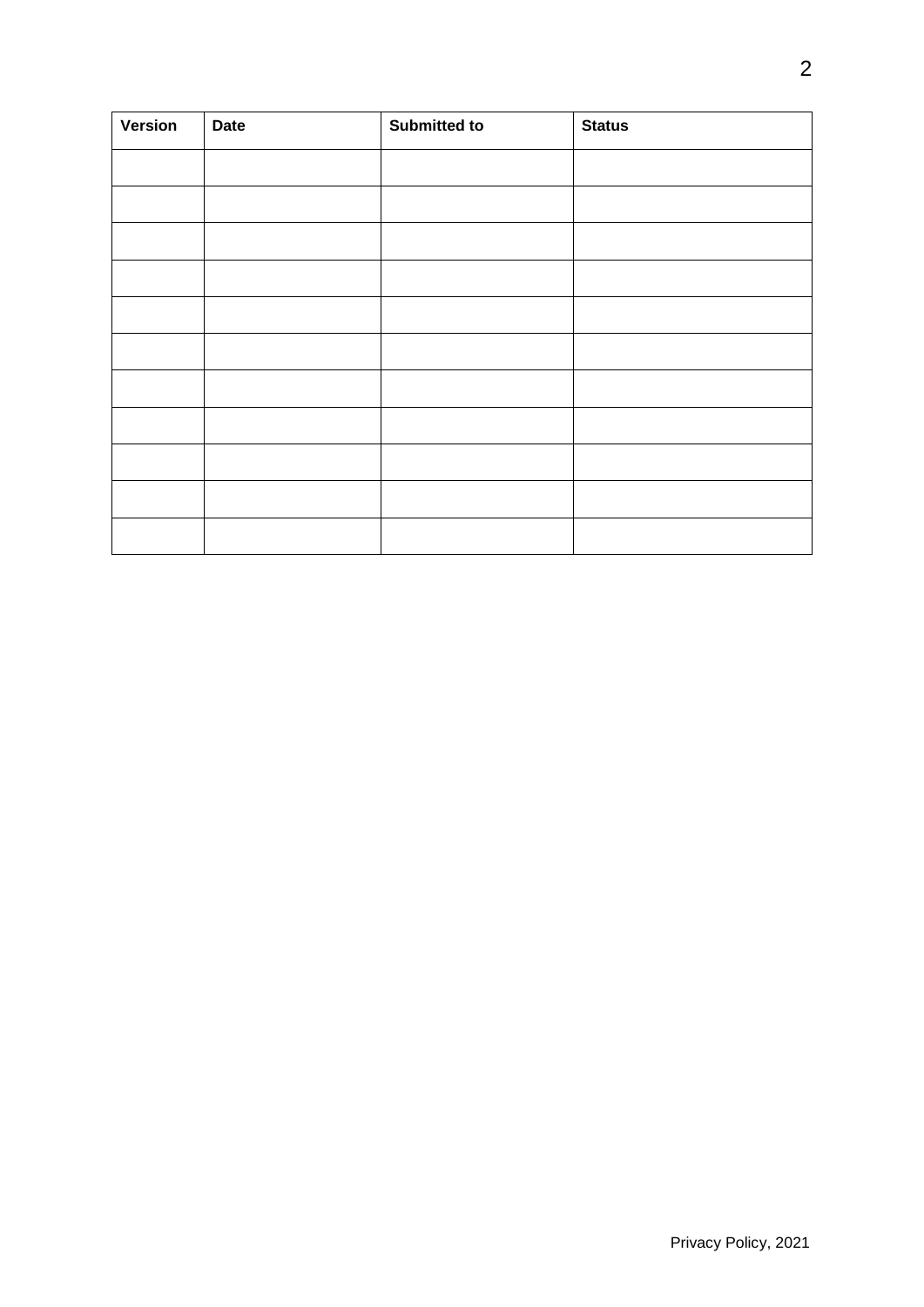## **PRIVACY POLICY**

**PLEASE READ THIS POLICY CAREFULLY BEFORE BROWSING THIS WEBSITE OR USING ANY OF THE SERVICES. YOUR CONTINUED USE OF THIS WEBSITE INDICATES THAT YOU HAVE BOTH READ AND AGREED TO THIS PRIVACY POLICY. PLEASE DO NOT CONTINUE TO USE THIS WEBSITE OR ANY RELATED SERVICES IF YOU DO NOT ACCEPT THIS POLICY.**

#### **1. WELCOME**

- 1.1. Welcome to our Website and thank you for reading this Privacy Policy.
- 1.2. We are [insert name of firm], a law firm and personal liability company incorporated in accordance with the laws of the Republic of South Africa (the "Company").
- 1.3. This Privacy Policy applies to all the web pages related to our Website ("Privacy Policy") and should be read together with our general Terms and Conditions.
- 1.4. Please take note that access to and use of our Website ("the/our/this Website") is subject to our Terms and Conditions and this Privacy Policy. Essentially, this Privacy Policy aims to inform you of our business strategy regarding privacy and data security.
- 1.5. By accessing our Website and using our online facilities you confirm that you have read, understand and agree to be bound by this Privacy Policy (read with our Terms and Conditions), as may be updated by us from time to time. If you do not agree to our Privacy Policy, please do not access or use our Website further.

#### **2. GENERAL**

#### 2.1. **Validity and binding nature of this Privacy Policy**

- 2.1.1. This Privacy Policy governs your relationship with us and constitutes a valid and binding agreement between you, the user, and the Company.
- 2.1.2. The Electronic Communications and Transactions Act 25 of 2002 ("ECTA") provides for valid and binding contracts to be concluded in electronic format and to be established over the internet. Contracts concluded electronically are thus the functional equivalent of contracts concluded on paper.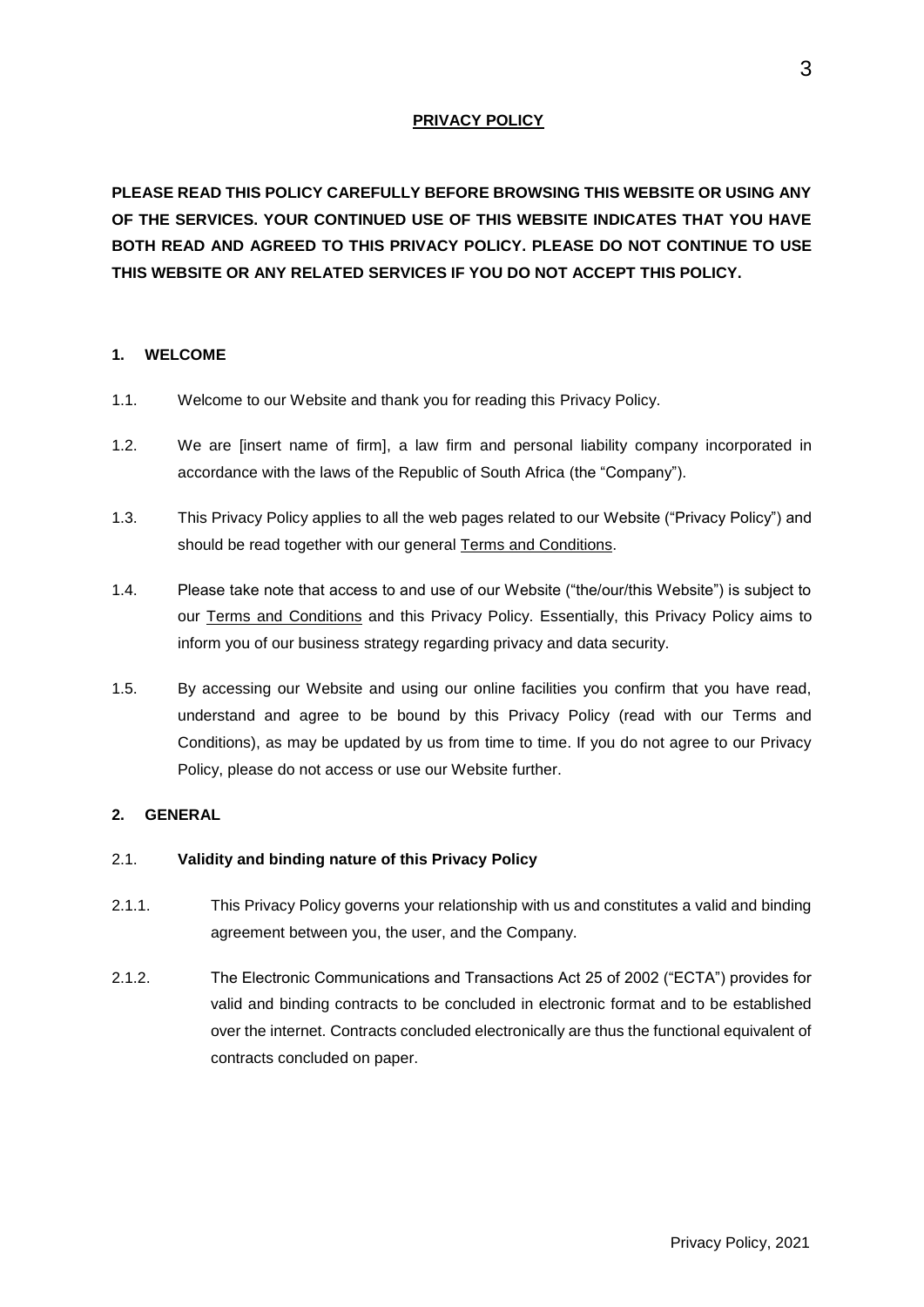#### 2.2. **Amended or updated terms**

- 2.2.1. We reserve the right, and may in our sole discretion choose to amend our Privacy Policy at any time and in any manner that we deem appropriate. This includes the right to change, modify, add or remove portions or the whole of our Privacy Policy from time to time.
- 2.2.2. It is your responsibility to check our Website regularly to take notice of any changes we may have made to this Privacy Policy and ensure that you remain aware of and agree with the provisions of our Privacy Policy. Any amendments hereto shall be effective immediately as of the posting thereof and shall automatically bind you without further notice. Your continued use of our Website following the posting of any amendments to this Privacy Policy shall signify your acceptance of such amendments and your agreement to be bound thereby.

#### 2.3. **Legal Age and Capacity**

- 2.3.1. We do not accept any users, or representatives of users, under 18 (EIGHTEEN) years of age or who otherwise do not have the relevant capacity to be bound by this Privacy Policy.
- 2.3.2. No one may access our Website, use our facilities and/or accept this Privacy Policy if they lack the necessary legal capacity to enter into a valid and binding contract with the Company. It they are so lacking and continue to use our Website, such use is at own risk and the Company accepts no responsibility for such use.
- 2.3.3. By accessing our Website and/or using our online facilities, you warrant that you have attained majority status (18 years of age or older), are emancipated or have your parents/legal guardian`s consent to be bound by this Privacy Policy. You further warrant that your legal capacity is not diminished due to mental incapacity.

#### **3. PROTECTION OF PERSONAL INFORMATION**

- 3.1. We respect your right to privacy, as contained in section 14 of the Constitution of the Republic of South Africa 108 of 1996, and which forms the cornerstone of the Protection of Personal Information Act 4 of 2013 ("POPIA").
- 3.2. In order for us to assist you, it may be necessary for you to share some of your personal information with us from time to time.
- 3.3. We will take all reasonable steps to protect the personal information of users on our Website. For the purposes of this section, "Personal Information" will be understood in accordance with the definition provided in POPIA. Any such Personal Information that you may share with us,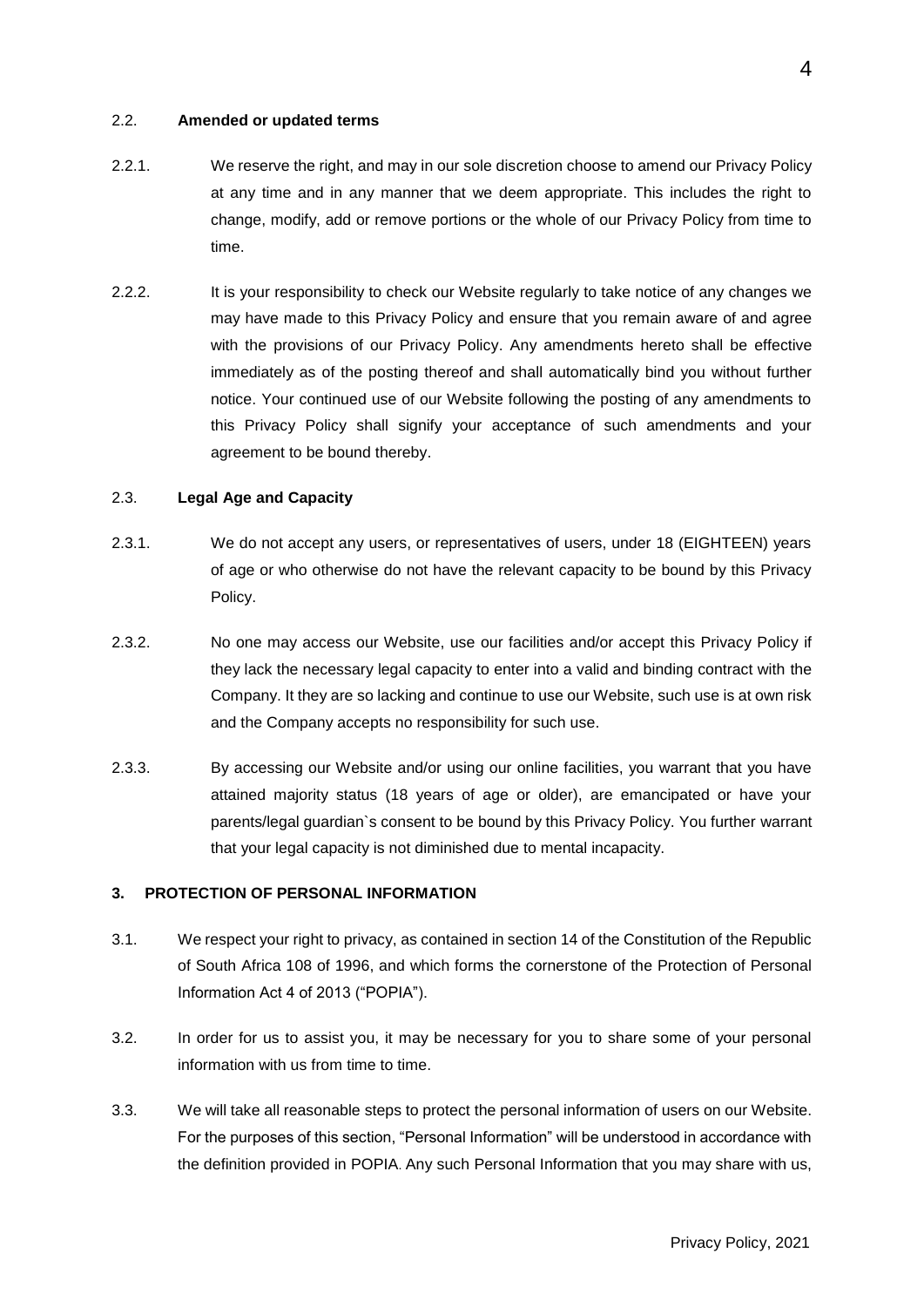and the reasons why such information is required, will depend on the nature and scope of your relationship with us.

- 3.4. We subscribe to the principles for electronically collecting Personal Information outlined in POPIA, and the further legislation referred to therein, and are committed to maintaining the integrity and confidentiality of Personal Information in our possession.
- 3.5. We use suppliers and service providers who we trust to provide services to us and sometimes that may involve sharing your information with them. They operate under strict requirements aimed at keeping your Personal Information secure and confidential and they will only use such information for the purpose for which we have sent it to them.
- 3.6. While we may transfer and outsource your Personal Information for operational reasons and to execute our instructions, all Personal Information submitted or provided by you will be treated confidentially and we will not sell, rent, lease or disclose your Personal Information to unauthorised third parties.
- 3.7. In the event that we are or become legally obliged to do so, we may of course also have to provide your Personal information to appropriate authorities or regulatory bodies.

#### **4. PRIVACY STATEMENT**

- 4.1. Your information will not be used for any other purpose than that which is stated in this Privacy Policy, as well as our Terms and Conditions. Other than in terms of paragraphs 3.5, 3.6 and 3.7 above, none of your information held by us will be sold or made available to any third parties not stated herein without your prior written consent, and which shall be in line with the provisions related to the protection of Personal Information as set out in POPIA.
- 4.2. By agreeing to the terms and conditions contained in this Privacy Policy, you consent to the use of your Personal Information in relation to:
- 4.2.1. The provision and performance of any services obtained from us.
- 4.2.2. Informing you of changes made to our services offered.
- 4.2.3. The provision of marketing related services to you by us.
- 4.2.4. Responding to any queries or requests you may have.
- 4.2.5. Developing a more direct and substantial relationship with users for the purposes described in this paragraph.
- 4.2.6. Understanding general user trends and patterns so that we can develop and support existing and ongoing marketing strategies.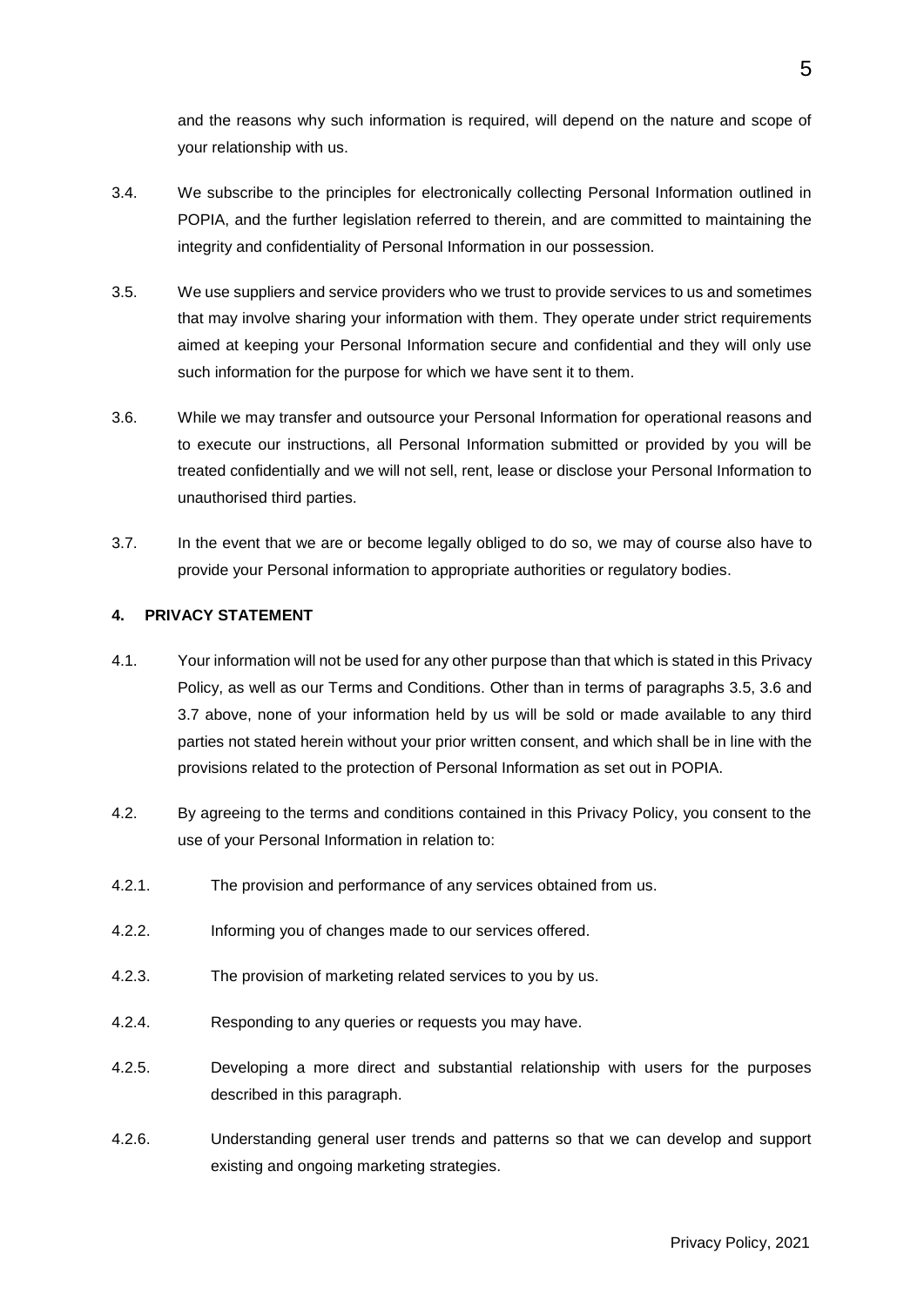- 4.2.7. For security, administrative and/or legal purposes.
- 4.2.8. The creation and development of market data profiles which may provide insight into market norms, practices and trends to help us improve our offering to you. Such information will be compiled and retained in aggregated form but shall not be used in any manner that may comprise the identity of a user.
- 4.2.9. For any other purpose relating to providing products and services, and when we have a legal duty to use or disclose your information.
- 4.3. Other than in terms of paragraphs 3.5, 3.6 and 3.7 above, the Personal Information that we collect from our users will only be accessed by our employees, representatives, service providers and consultants on a need-to-know basis, and subject to reasonable confidentiality obligations binding such persons.
- 4.4. We store your Personal Information directly, or alternatively, store your Personal Information on, and transfer your Personal Information to, a central database. If the location of the central database is located in a country that does not have substantially similar laws which provide for the protection of Personal Information, we will take the necessary steps to ensure that your Personal Information is adequately protected in that jurisdiction.
- 4.5. Your information will not be stored for longer than is necessary for the purposes described in this Privacy Policy or as required by applicable law.

#### **5. COLLECTION OF TECHNICAL INFORMATION**

- 5.1. Technical information refers to all information that does not by itself identify a specific individual user.
- 5.2. As you navigate our Website, certain technical information may be passively collected by our web server through the use of 'cookies' and/or 'server logs' and by proceeding to use the Website you accordingly acknowledge and agree to this.

#### **6. LOG FILES**

6.1. When you visit our Website, even if you do not request any services, we may collect information, such as your IP (Internet Protocol) address through which you access the internet, the name of your ISP (Internet Service Provider), your browser, the website from which you visit us, the pages on our Website that you visit and in what sequence, the date and length of your access to our Website, and other information concerning your computer's operating system, language settings, and broad demographic information. This information is used to help improve our Website, analyse trends, and to administer/run our Website effectively.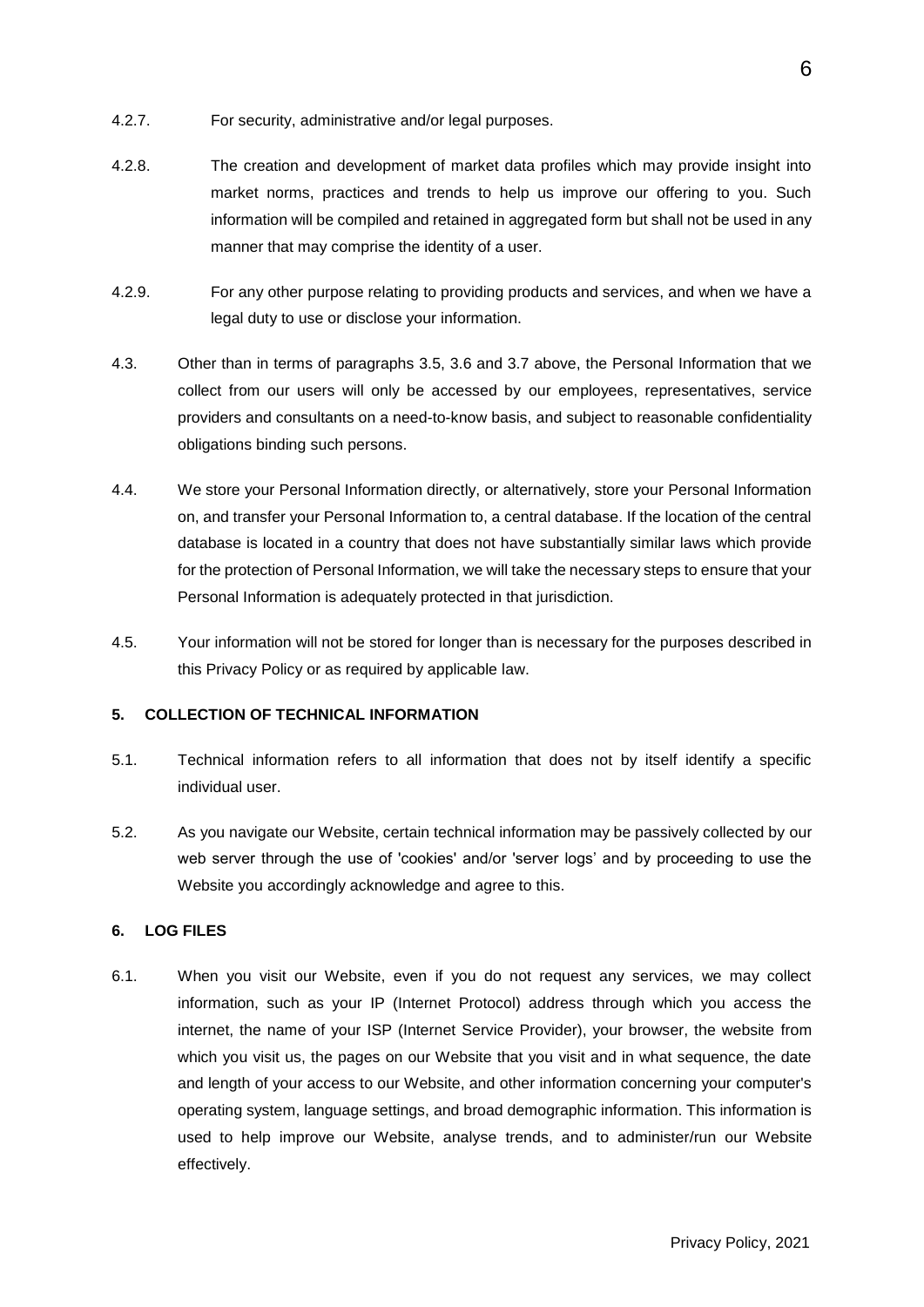6.2. This information is aggregated as anonymous data and does not identify you specifically. However, you acknowledge that this data may be able to be used to identify you if it is aggregated with other Personal Information that you supply to us. This information is not shared with third parties and is used only by us on a need-to-know basis. Any individually identifiable information related to this data will never be used in any way different to that stated above, without your explicit permission.

## **7. COOKIES**

- 7.1. The Website may use cookies and tracking technology depending on the features offered and as may be necessary from time to time.
- 7.2. A 'cookie' in this context refers to a file that is stored on your hard drive and which contains information about the preferences that you may have expressed during previous visits to the Website.
- 7.3. Cookies and tracking technology are useful for gathering information such as browser types, operating systems, tracking the number of visitors and/or users on the Website, and understanding how visitors and/or users use the Website.
- 7.4. Cookies help us personalise your online experience. Most web browsers automatically accept cookies, but you should be able to refuse cookies, or selectively accept certain cookies by adjusting the preferences in your browser settings.
- 7.5. Usage of a cookie is in no way linked to any Personal Information while you are browsing the Website and in general, Personal Information cannot be collected via cookies and other tracking technology. However, if you have previously provided or exposed personally identifiable information, cookies may be tied to such information.

#### **8. EXTERNAL LINKS**

- 8.1. The Website, including but not limited to the services made available via the Website (if any), may contain links to other third-party websites (including without limitation, social media platforms, payment gateways, appointment scheduling and/or live chat platforms) operated by parties other than us ("Third-Party Websites"), and over which we have no control. You are advised to use caution and discretion when searching or accessing such Third-Party Websites or clicking on Third-Party Website links.
- 8.2. Kindly take note that if you select a link to any Third-Party Website, you may be subject to such Third-Party Website's terms and conditions and/or other policies, which are not under our control or responsibility.
- 8.3. Users should evaluate the security and trustworthiness of any Third-Party Website before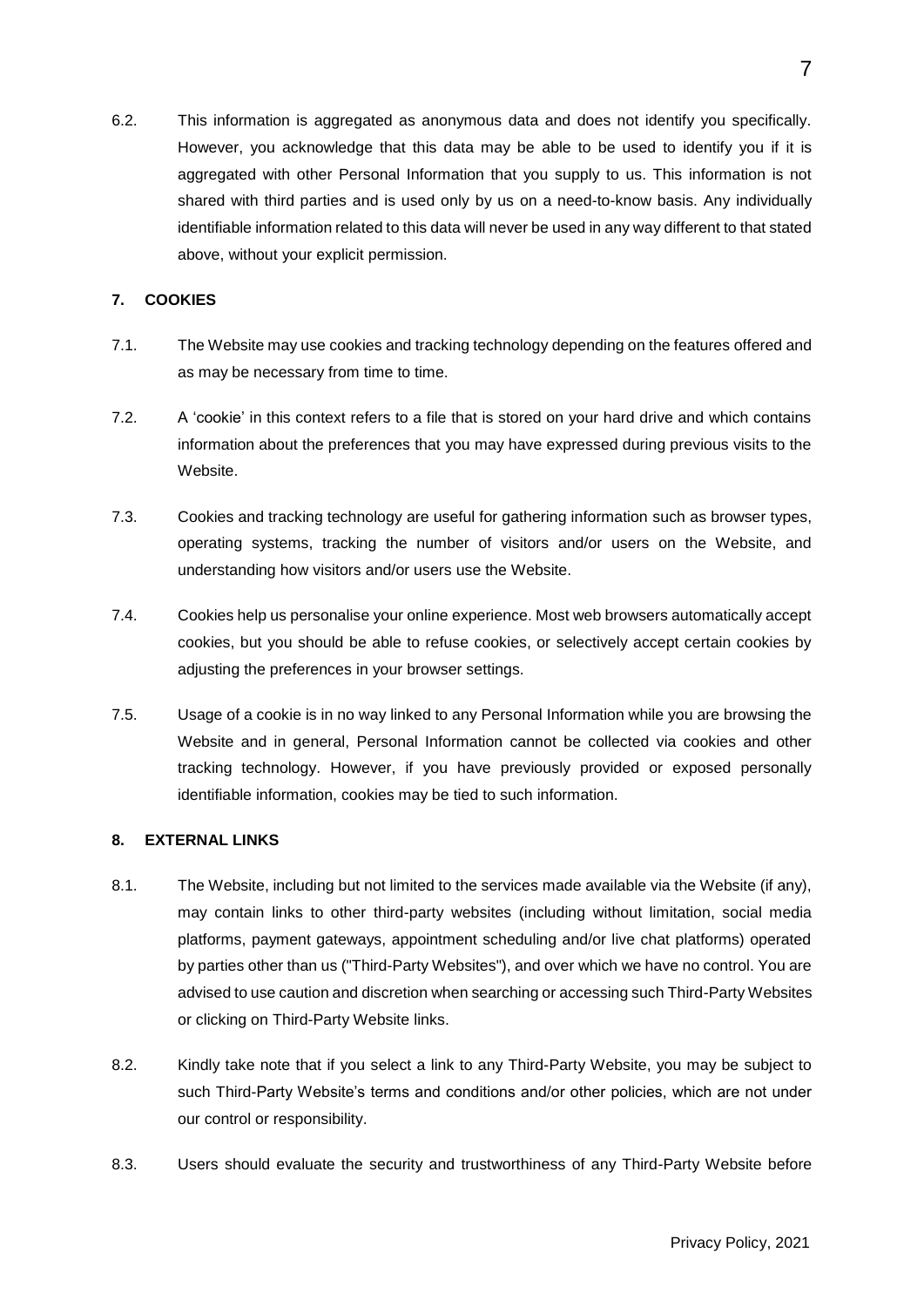disclosing any Personal Information to them. We do not accept any responsibility for any loss or damage in whatever manner, howsoever caused, resulting from your disclosure to third parties of Personal Information.

8.4. Kindly be aware that [insert name of firm] is not responsible for the privacy practices or content of Third-Party Websites in any manner whatsoever.

#### **9. SECURITY**

- 9.1. We take your privacy and the security of your Personal Information seriously.
- 9.2. For this purpose, we –
- 9.2.1. have implemented reasonable and up-to-date security safeguards;
- 9.2.2. have in place reasonable technical (electronic) and organisational (non-electronic) security measures to protect your Personal Information against accidental or intentional manipulation, loss, misuse, destruction or against unauthorised disclosure or access to the information we process; and
- 9.2.3. regularly monitor our systems for possible vulnerabilities and attacks.
- 9.3. However, no data transmission over the internet can be guaranteed to be one hundred percent secure at all times. Thus, although we use reasonable endeavours to ensure the integrity, security and confidentiality of Personal Information submitted and/or obtained from you, we cannot be held responsible for security breaches occurring in relation to the personal technology devices of users, such as, but not limited to, personal computers, tablets and mobile phones due to the lack of adequate virus protection software and/or spyware.
- 9.4. In addition to the above, subject to the provisions of POPIA and related legislation, the Company will not be held liable under any circumstances if Personal Information shared by yourself, in the manner as contemplated herein but which takes place at your own risk, is compromised, disseminated or otherwise disclosed through conduct outside our reasonable control, for example by means of hacking, infection by viruses, trojan horses or any other computer programming routines or software that are intended to damage, detrimentally interfere with, surreptitiously intercept or expropriate any system, data or Personal Information.
- 9.5. While we cannot prevent all security threats, or ensure and/or warrant the security of any Personal Information you provide us, we will continue to maintain and improve these security measures over time in line with legal and technological developments and will let you know of any breaches which affect your Personal Information.